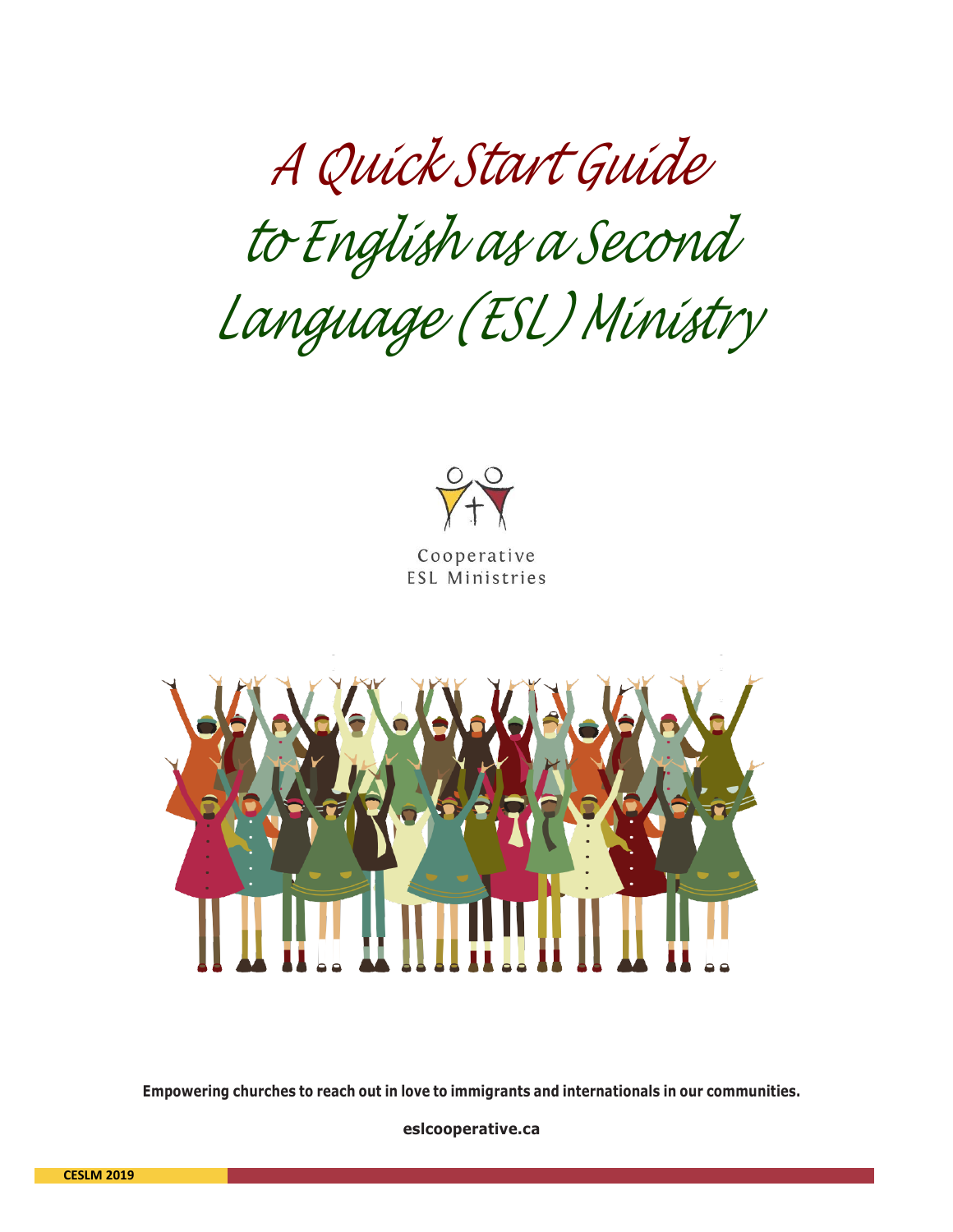# **CONTENTS**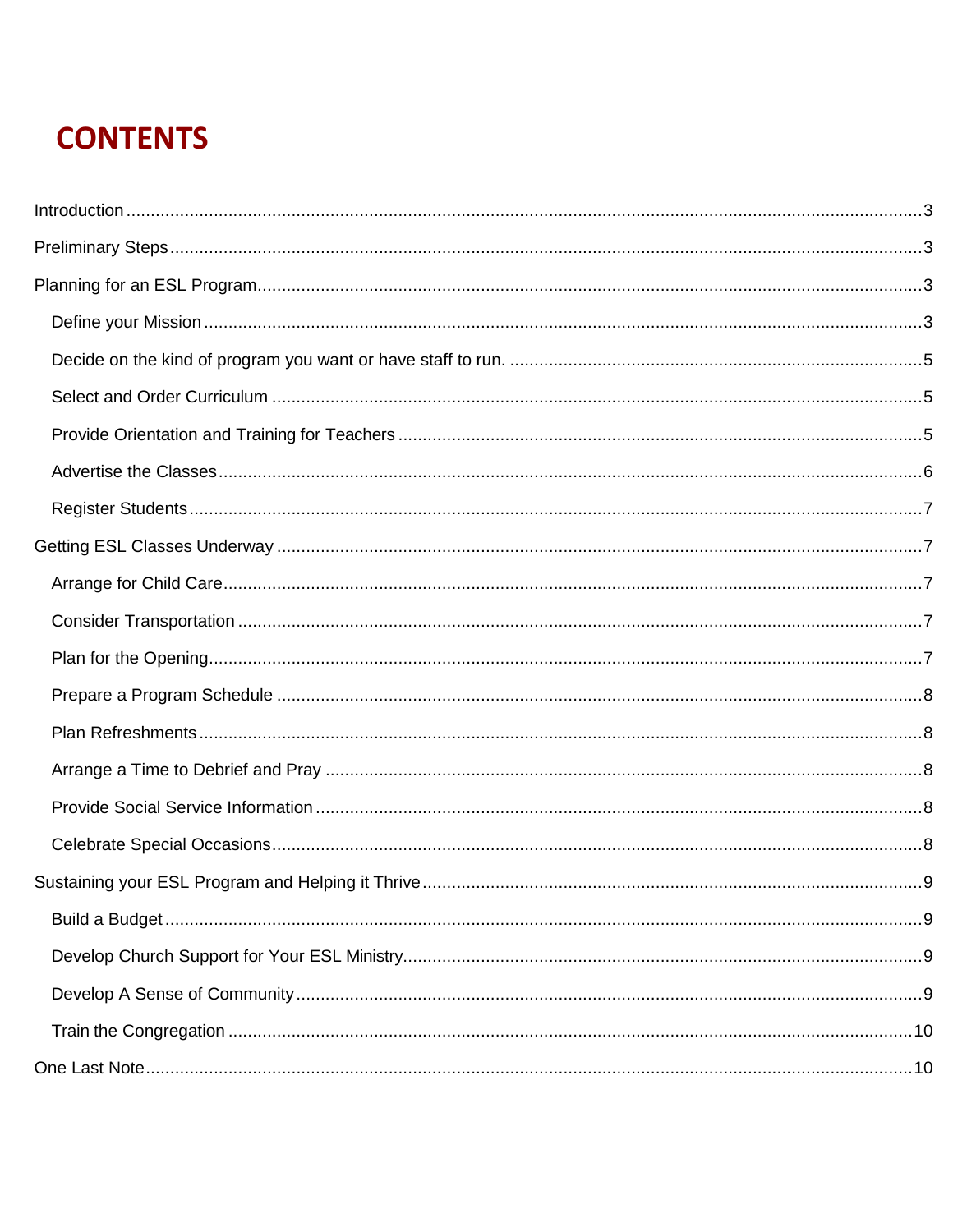# A Quick Start Guide to English as a Second Language (ESL) Ministry

# <span id="page-2-0"></span>**Introduction**

Many have felt a burden to reach out to the unchurched, non-English-speaking people living in their communities and to this end the Cooperative ESL Ministries Society (CESLM) aims to help. We are a group of Christian believers who teach or have taught English as a Second Language and want to encourage others to develop church-based ESL ministries of excellence in their own community. This Quick Start Guide will lead you through some important steps to beginning your ministry, but it is by no means exhaustive nor prescriptive. Use this guide as a tool, as you deem fit for your setting. Let the Holy Spirit be your guide as you venture into this rewarding and challenging ministry.

# <span id="page-2-1"></span>**Preliminary Steps**

Starting an ESL class or program is not as hard as you might think. All you really need is students who want or need to improve their English, one or more teachers willing to help, and a place to meet. If you have a vision for a program, or you sense God's call to do something, so much the better. Step number one is pray! (And step number two, and three).

As you consider whether to teach ESL in your church, first look at the location of your church and the demographics of the people in the surrounding area. Visit local shops and schools and/or talk to people to see what language groups might be represented in your area. Regardless of where your church is located, there is likely some need for ESL instruction.

Next, look at the makeup of your own congregation. How many different ethnic groups are represented? You may already have several key people who can help reach out to the surrounding community. Even if your congregation isn't very diverse, ESL may still be a great outreach ministry if you and your church are committed to reaching out to your neighbours.

Finally, look at other ESL programs in your community or in areas with similar demographics. Find out who else is engaged in this ministry. In the Calgary area, check the CESLM website [eslcooperative.ca](http://eslcooperative.ca/) to use our ESL Directory of participating churches in Calgary. Find out what they are doing in their ESL ministries. Visit existing programs, observe a few classes, and talk with the coordinators and teachers. Often people with the same vision are happy to share their experiences with you.

# <span id="page-2-2"></span>**Planning for an ESL Program**

As you begin planning, there are many decisions you will have to make in relation to your ESL program. You will need to:

# <span id="page-2-3"></span>Define your Mission

ESL learners typically come with 3 felt needs: ESL instruction to improve their ability to continue their education or work, community support and friendships, and (often) spiritual information or help. Some people choose church programs specifically because they want information about Christianity or the Bible.

As you begin, you need to have a clear mission in mind as to the specific purpose of your program. Is it exclusively to teach English to others? Is it to provide a social service to your community? Is it to offer ESL Bible classes? Prayerfully consider the direction of your ministry as this will affect every decision you make.

# Find a Capable Coordinator

The Coordinator will play a vital role in every aspect of the program and whom you select will largely determine the success of your ministry. The Coordinator will be responsible for a number of tasks, such as ordering the curriculum, recruiting, training, and supervising/supporting teachers, recruiting and registering students, keeping student attendance records, dealing with resource needs for the ministry, planning special events, arranging refreshments, making announcements and reporting to the pastor and congregation. Because these tasks take a significant amount of time, it is preferable that he or she not serve as a teacher if you have 3 or more volunteers. If there is an assistant director, that person could act also as a built-in substitute for the co-ordinator, or a teacher when needed.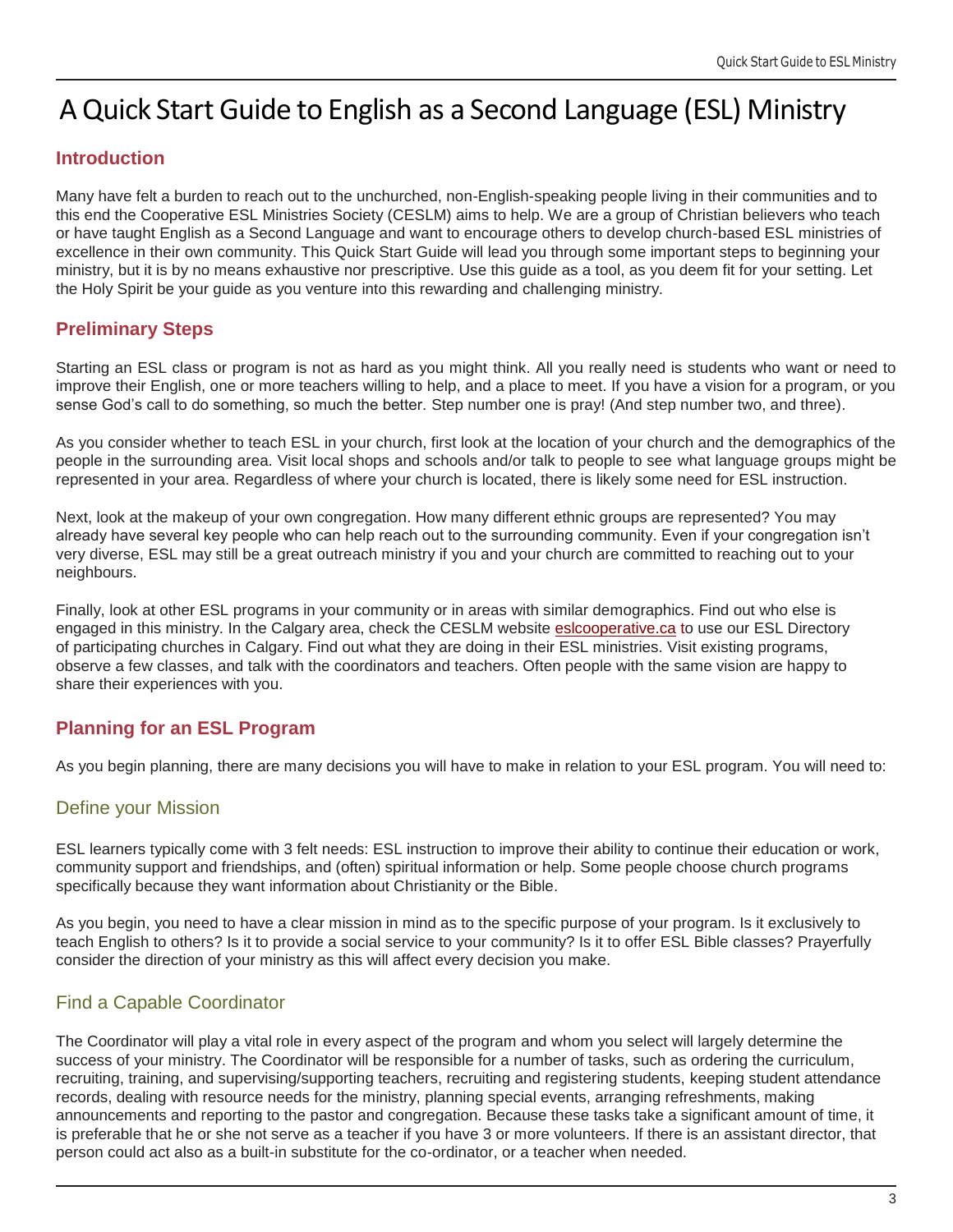#### Find Space for your Program

Check what facilities are available at your church, or wherever else you plan to hold classes. Room(s) for classes is an obvious need, but also think about storage for supplies (markers, audio/video equipment), records (registration forms, tests results, attendance charts), and textbooks or a library.

#### Recruit a Team of Teachers/Facilitators

Once you have a Coordinator in place, begin recruiting other teachers or facilitators. Some ideas for recruitment are:

- **•** Prepare job descriptions. Include duties, qualifications, and any other expectations.
- Pray for the right people.
- Put invitations in the church bulletin and/or newsletter.
- Make announcements in church about your program and that you are looking for possible teachers or other helpers (e.g. teachers, but also people to provide snacks, do childcare, etc.).
- Have a sign-up table after church
- Put a leaflet or an announcement in the church bulletin.
- Post an ad on your church's website.
- Ask for permission to speak to different (small) groups in your church. Always take sign-up sheets or cards to call back later.
- **Offer an information evening.**
- Network with other members in the congregation to determine who might be interested in serving in this ministry. Look through the church directory and ask the pastor for recommendations so that you don't overlook potential volunteers.
- **.** Invite interested people to view existing ESL classes elsewhere.
- **•** Speak to retired school teachers in the congregation.
- If you can find professional teachers in the congregation, maybe they can teach in the program, help organize it, or train others who are willing but don't have experience.
- Offer or arrange for initial training for volunteers and then regular meetings and ongoing training to deal with problems that come up.
- Make it as easy as possible for people to be involved by letting them assist someone at the beginning, or commit for a limited period.
- **EXEDENT Invite volunteers from other churches to speak at your church.**
- Publicly recognise the efforts of the volunteers to encourage them and to stimulate the interest of others.
- Use the church prayer chain or prayer times to request prayer for volunteers.

Be willing to start small. You can always recruit additional teachers as your program grows. Start with at least two teachers even if you have only one initial class of students. There are several benefits to team-teaching. First, if the prime teacher must be absent, a substitute is already in place. Second, there is a helper for small group activities. And finally, helpers can make the teachers feel supported and confident about what they are doing.

It is preferable to have no more than 12 -15 students per class. As your group grows, the need for a lead teacher may arise. The lead teacher would help with selecting a curriculum, teacher training, classroom methodology and student placement. It is ideal if your lead teacher is a qualified teacher with formal teaching experience; however, this is not necessary.

You may want to have your volunteer teachers complete an application form that indicates their spiritual experience and commitment to your mission as well as their teaching experience, level preference and availability. This provides you with a good reference in placing teachers and planning your program.

Although some feel that it is better if ESL teachers can speak the language of their students, it may be beneficial if the teachers speak only English since the purpose of ESL is to encourage students to use English.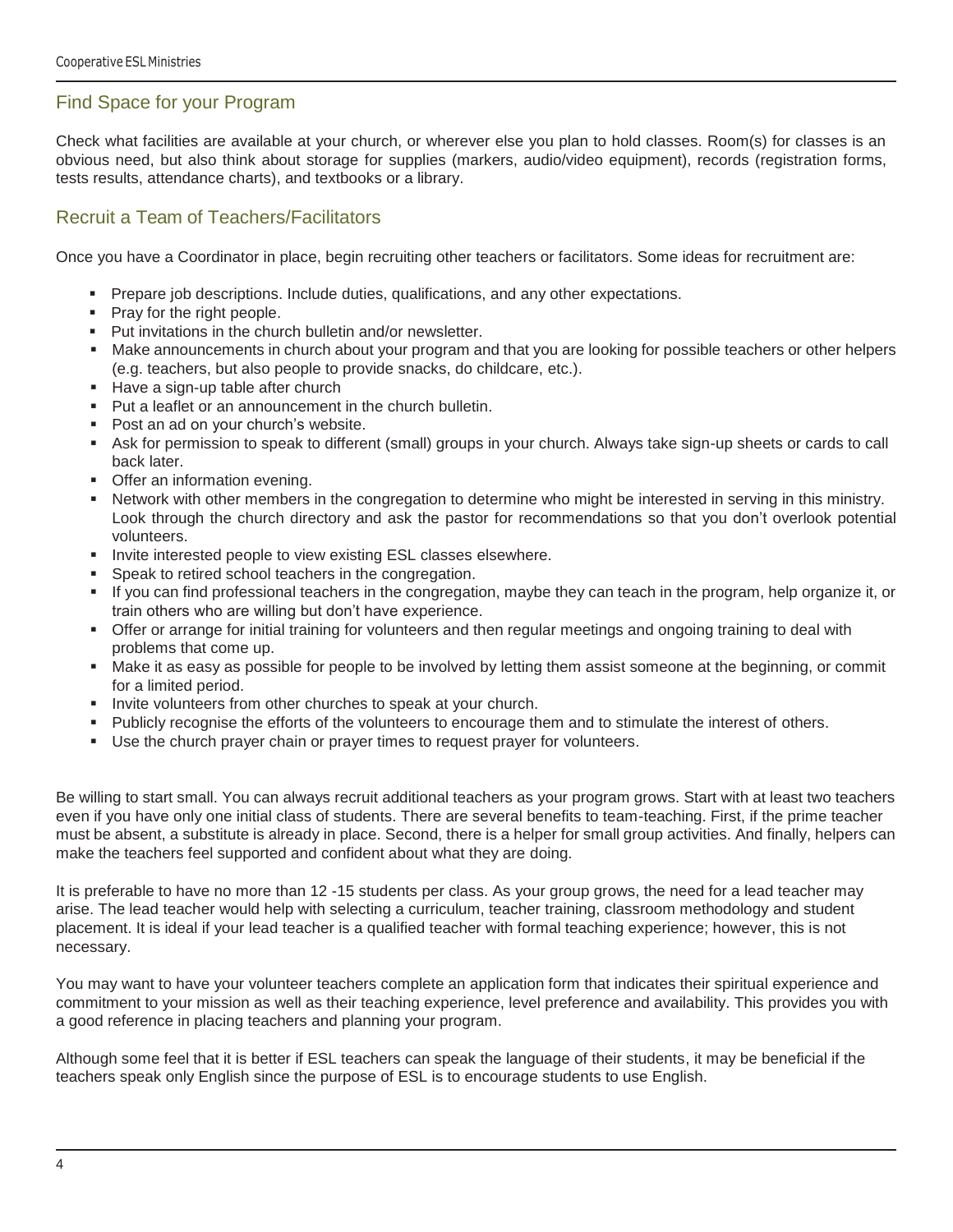#### <span id="page-4-0"></span>Decide on the kind of program you want or have staff to run.

- What space do you have available?
- Do you want a drop-in class where students come when they can, or do you want a more formal program with registration?
- Will you have continuous intake to accept students whenever they come, or set terms or semesters only?
- Will you teach conversation only, or all 4 skills (listening/ speaking/reading/writing)?
- Will you teach only one class, run a language or computer lab where several people can work on their own with one teacher circulating around to help, have one-on-one tutoring, or have a range of classes at different levels, and maybe about different topics?
- Will you have daytime or evening classes, weekday or weekend? Once or twice a week? Evening or Saturday sessions work well for students who work during the day but students who are here with their children to get a Canadian education will want to attend ESL during the day so they can be home with their children in the evening and on weekends. Several programs have ESL classes during the week and ESL Bible studies on Sundays. You can also have different volunteers teach on different days. The choice is yours.
- How long will your classes be? Either one and a half or two-hour sessions seem to work well. You may want to allow 15 minutes or so for opening announcements and singing, 10 minutes for a refreshment break, and time, of course, for discussion and group activities.
- How long will your classes last? You will also want to decide how long the classes will last. You may want your classes to be ongoing or you may want to divide them into 10 or 12-week sessions. Many churches prefer to follow the school calendar.
- Will you organize field trips or social events together with church people?
- Will you offer ESL Bible classes? If so, be up front in your advertising and don't make ESL students feel they have to take part in order to be in your program. Hold the Bible classes at a different time or place than regular ESL classes so that students make a conscious decision to take part.
- Will you teach adults only, or offer homework help for immigrant children, or…?
- Will you provide child care? (This is an expensive option if you don't have a lot of volunteers.)
- Will you ask students to only pay for textbooks or to pay a registration fee, and if so, how much? There are differing opinions about charging a fee for the classes. Charging a modest fee to cover the cost of the curriculum and photocopying often attracts students who are serious about learning English. If you decide not to charge, no one will be excluded because of finances but you will need to find funds for the curriculum and supplies from another source. If you decide to charge several hundred dollars for a semester, you may want to look at ways to subsidize needy students after an initial interview to document their need.

#### <span id="page-4-1"></span>Select and Order Curriculum

Most students do want a textbook if they are in a more formal program. In choosing from the various curricula and ESL materials available on the market, think about your ESL ministry and choose a curriculum to complement it. Consider whether you want to use Bible-based products, language materials, or a combination of both, and whether you want to use a text or teacher-prepared materials. Picture dictionaries are a great tool for beginning students in helping them develop a basic English vocabulary. Intermediate students are often interested in activities that advance their reading, writing, speaking, and listening skills. Many advanced students not only want to address reading, writing, and listening, but also want to perfect their oral English as this is the most important skill they require in their jobs. You may want to experiment and see what works best with your students.

#### <span id="page-4-2"></span>Provide Orientation and Training for Teachers

Initial training is very important as experience has shown that the drop-out rate is higher among teachers who do not receive training before starting the ministry. Hold orientation/training sessions for newly recruited teachers shortly before the classes begin so that teachers know one another, and how they fit into the team and the overall use/programs of the church, basic language teaching techniques and resources, and to discuss issues or questions.

You may want to introduce some basic cross-cultural awareness training in areas such as history, government, religion, customs, foods, family traditions, holidays and commerce.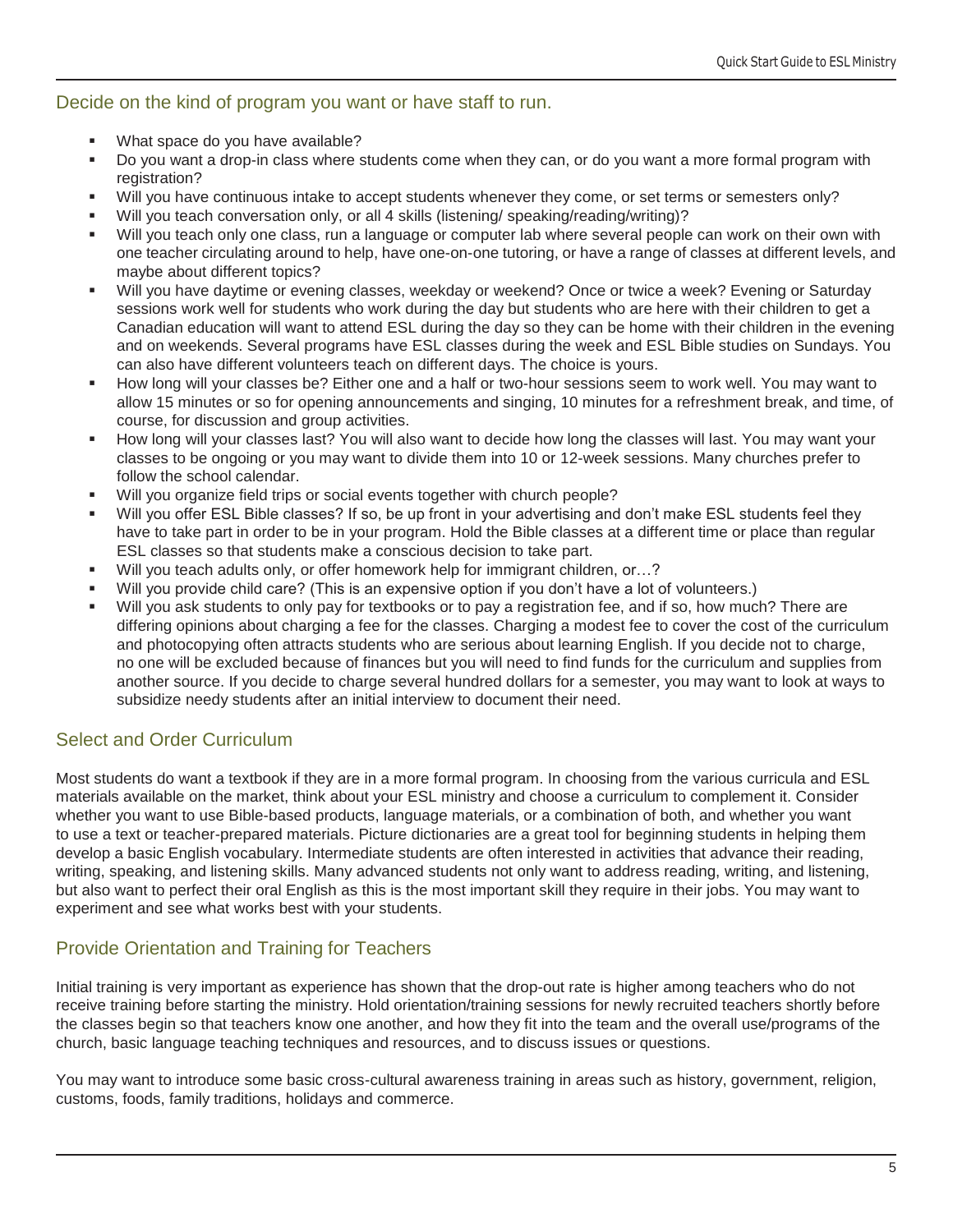You may use the training session to introduce how to use the curriculum in the time you have allotted for class. Discuss how each session will proceed as well as possible challenges in the classroom.

Also plan together before classes, ground rules for the program or class. On the first day of class, some ESL programs give out a school program handout with maps of the church rooms and transportation, information about the school and the teachers, and rules about absences, meals, fire drills, and other school procedures. (You can ask the CILC staff at First Baptist for a copy of their manual as an example).

Finally, use these training sessions (as well as others throughout the term) to equip both experienced and inexperienced teachers with ideas for instruction. Explain how to plan a lesson using a host of strategies and assessment tools for the classroom. Model a few lessons and activities for teachers. You might want to consider starting a library with books that can be easily borrowed and used in the classroom. Other teaching materials could include reading selections, newspapers & magazines, flyers, dialogue and dictation exercises, flash card activities, games and vocabulary exercises. Also consider using government materials and websites, e.g. for job search, health topics, immigrant issues.

At further meetings, teachers can share ideas or resources they have come across, pray for needs and concerns of both teachers and students, ask other teachers for suggestions about dealing with a problem, or have a guest speaker (pastor, or professional in some aspect of ESL ministry).

Let your volunteers know of other training possibilities (e.g. ATESL annual conferences, or ATESL Calgary or other local workshops). If possible, ask the church for help with paying registration fees for this training.

#### <span id="page-5-0"></span>Advertise the Classes

Several weeks before your start date, advertise the classes in your community in both English and another language if it is dominant in your area. Make sure you look at the advertising from the perspective of the prospective students. Does it have all the information they need, and is it understandable? Some ideas for advertising are as follows:

- Check with local businesses and libraries to see if they will allow you to post notices about the classes. They are often willing to do so if the classes are a free service to the community. You can also put up posters at the university.
- Contact local apartment managers to see if they will put your notices in their newsletters to residents.
- Check with local libraries to see if they have literature racks where you can put your flyers.
- Advertise in your local community papers. Often you can advertise for free if you do not charge for your classes.
- Put a large sign in front of or near your church.
- Advertise in your church bulletin or send notices home with your congregation so they can post them or hand them out anywhere they have contacts.
- Have flyers available on the church information table or with other brochures.
- Distribute flyers in the neighbourhood of the church, or where you know there are possible students for your program.
- Post the information on your church website, or even develop one for your school so students can find you.
- If possible, find someone who can post the information on the internet on ethnic sites.
- Let local ethnic pastors know about your program so that they can refer prospective students.
- Let CESLM know about your program and ask to have your program information included in their on-line directory of church-based ESL programs by emailing [questions@eslcooperative.ca](mailto:questions@eslcooperative.ca)
- Contact International Student Ministries of Canada (ISMC) staff to let their students know. (Gisela Rohde: 403-282-7519, serious@telus.net)
- Get your program listed in the (used to be Calgary Immigrant Aid) Immigrant Services Calgary ESL Directory published each spring and fall: [immigrantservicescalgary.ca.](https://immigrantservicescalgary.ca/sites/immigrantservicescalgary.ca/files/Sep%202018_Mar%202019%20ESL%20Directory.pdf) Talk to people you know. As you are talking to people to find your students, you may also become aware of special needs that you or your program could meet.
- Remember that the best recruitment is word-of-mouth from one satisfied student to a possible future one.

With a little effort on your part, it is possible to advertise with little expense to you.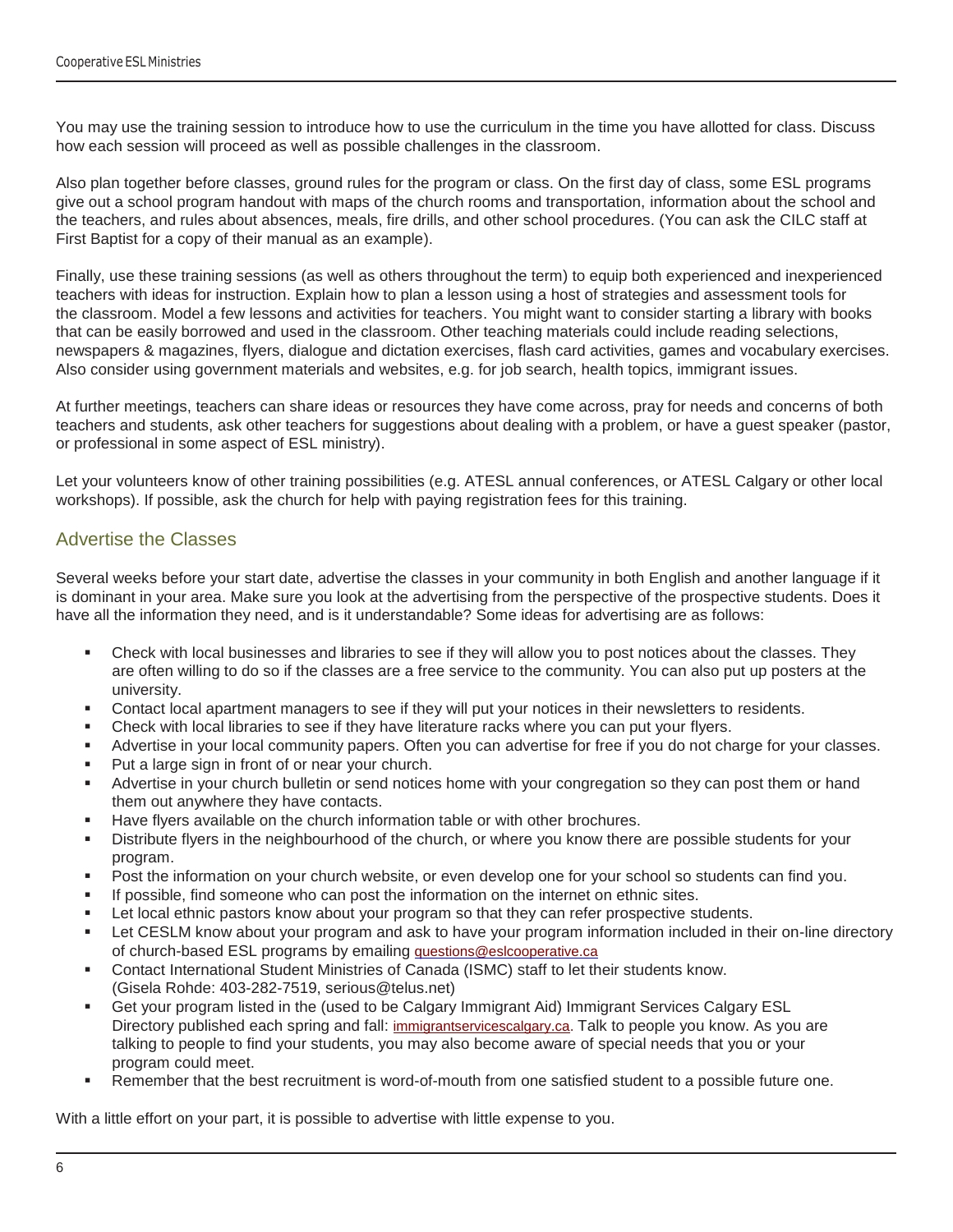# <span id="page-6-0"></span>Register Students

Once you advertise the classes, the church is likely to start receiving calls for additional information. Be sure to inform your church secretary or receptionist of the information they need to field these calls. You may want to have a recorded message to answer calls, informing your callers of the days and times of the classes. In case students wish to preregister, you will want to provide the secretary with the proper registration cards for basic contact information, or hold registration on specific days. Basic pre-registration information will help you plan your classes.

# <span id="page-6-1"></span>**Getting ESL Classes Underway**

#### Determine Student Placement

It is best to start with at least two levels in order to separate the beginners from the more advanced students. If you have a good number of students at different levels, you may want to consider having three levels - beginner, intermediate, and advanced. Students may have a preference for which level they want to be in, or you could administer an oral assessment to help you determine student placement. If the teachers help with registration/assessment, they will have started getting to know the students even before their classes begin.

Some examples of questions to ask in determining placement are:

Tell me about yourself. Where are you from? Tell me about your family. Tell me about this picture [any common scene]. Did you study English in your country? If so, for how long? When do you use spoken and/or written English?

If the student is unable to understand the meaning of simple spoken questions or answer you in simple English, he/ she should likely start in a beginning class. If the student can understand basic questions, and can answer with conversational responses, he/she should try the intermediate class. Students who are quite fluent and can communicate readily in response to questions should try the advanced class. An oral assessment can be a good starting guide, but students should be given the option of trying another level if the class is not right for them. See the 30-Hr. Training CD-Rom for a diagnostic written entrance test as well.

# <span id="page-6-2"></span>Arrange for Child Care

Many adult students will bring their children to ESL and if you have the personnel and resources, you might want to take advantage of this built-in opportunity to hold children's classes at the same time. Depending on the number and mix of children, these classes could be structured with singing, crafts and Bible stories or simply a time of supervised play. If there are babies, nursery care would likely be necessary as well. If, however, you have neither the personnel nor the facilities for childcare, this should be made known in your advertising.

# <span id="page-6-3"></span>Consider Transportation

For some students, finding transportation to and from classes on a consistent basis may be challenging. Sometimes it is possible to find someone in your congregation or another student from the same area to provide rides if necessary.

# <span id="page-6-4"></span>Plan for the Opening

Consider what you would like to do in your opening sessions before students go into their classes. Some church programs like to have a brief time of announcements and prayer in their openings when students and teachers alike can raise special prayer requests. Others prefer to leave prayer time up to the teacher with his/her individual class. Some like to include singing, a quiz or a special guest in their openings. Try different approaches and see what works best with your students and teachers.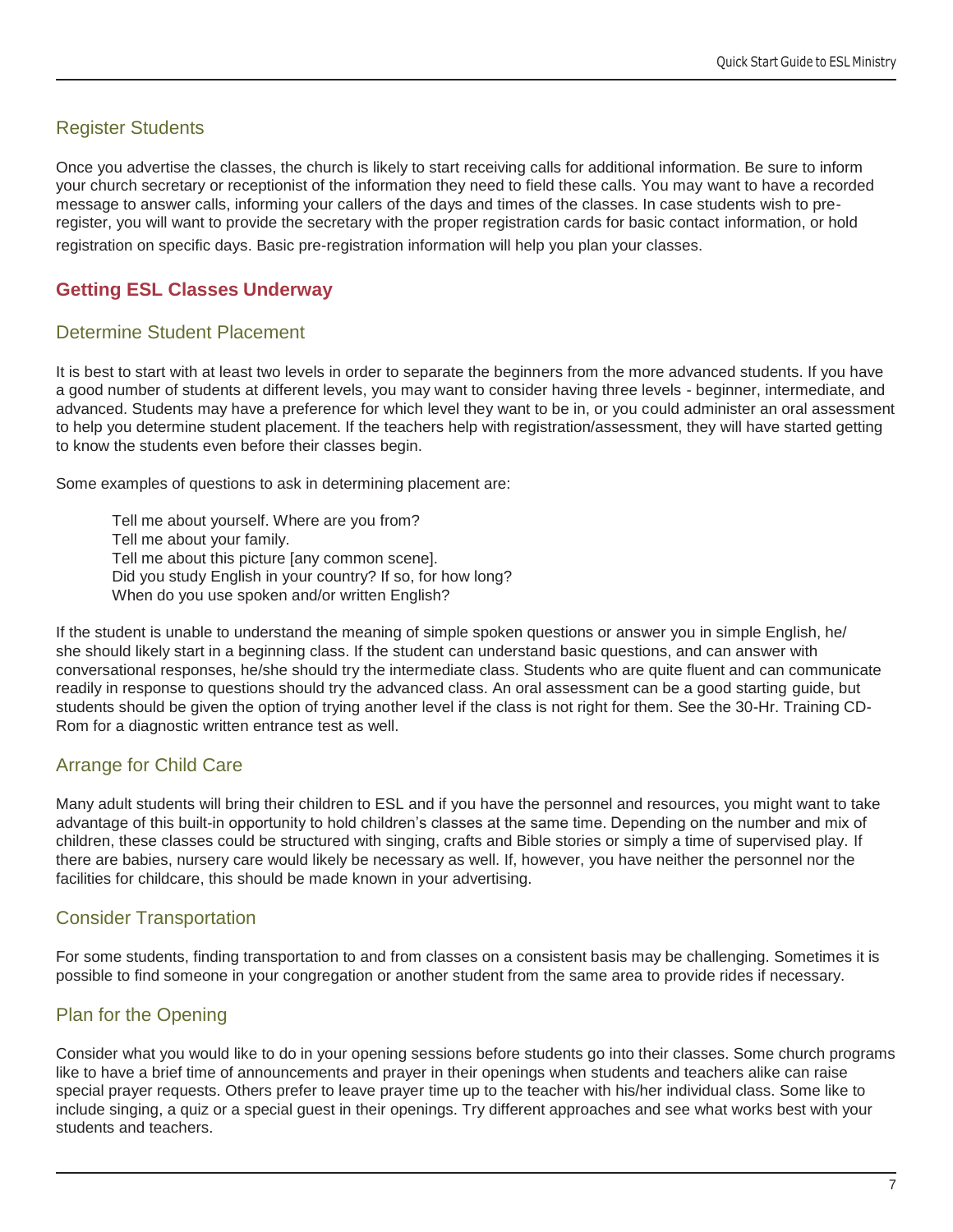Have teaching materials available in the class space:

- at least something to write on, preferably a whiteboard with markers,
- access to a photocopier,
- access to a tape, CD and/or video or DVD player,
- possibly an overhead projector,
- maybe even computer access (either a laptop for the teacher, or a number of computers that students can use).

#### <span id="page-7-0"></span>Prepare a Program Schedule

Provide each new student with an information sheet with the class schedule, basic procedures and contact persons. Make sure your church receptionist has copies of these to give out to people interested in your ESL program.

#### <span id="page-7-1"></span>Plan Refreshments

Having refreshments provides an opportunity for students and teachers to get to know one another informally. Eating together is a vital component of building friendships and trust in many cultures. Some churches like to incorporate a time of singing or sharing personal events in the refreshment time. This helps you get to know your students on a personal level and learn about their personal and spiritual needs. Some of your students are the only ones in their family who have come to Canada and struggle with loneliness and isolation. The refreshment session can become a safe place to build support frameworks and social bridges. Refreshments do not have to be fancy or expensive. They can be as simple as coffee or tea and cookies. You might want to involve other members of your congregation in either bringing or preparing the refreshments. Remember, fellowship with the students gives them a chance to use their English, foster a sense of belonging, and most importantly, build community amongst these new Canadians.

#### <span id="page-7-2"></span>Arrange a Time to Debrief and Pray

Bring teachers together for a brief time of sharing either at the beginning or at the conclusion of each class session. There are often encouraging things to report as well as prayer requests to share. This time of debriefing allows teachers to support one another, gain ideas from each other, and learn about any important announcements the Coordinator may need to share. Conclude this debriefing session with a time of prayer for students and the ministry.

#### <span id="page-7-3"></span>Provide Social Service Information

Some of your students may have questions about social services, health care, schooling, and legal matters. It is helpful if you know your community resources and can answer some of their questions. We have found that referring them to the website [settlement.org](http://www.settlement.org/) can be a useful tool as the list of possible questions could be endless. That site is an Ontario site, but could still be useful. The official Alberta immigration site is: [albertacanada.com/immigration](http://www.albertacanada.com/immigration) and [immigrantservicescalgary.ca](https://immigrantservicescalgary.ca/sites/immigrantservicescalgary.ca/files/Sep%202018_Mar%202019%20ESL%20Directory.pdf) has links to LINC classes, Immigrant Services, and more contact information from specific groups.

Some churches have even put together a free job finding workshop, a free health fair, an income tax workshop, citizenship classes, or a car care or used car buying seminar. These types of activities are usually greatly appreciated and can be a very successful relationship-building tool.

#### <span id="page-7-4"></span>Celebrate Special Occasions

Plan a time of fellowship at special times of the year, such as Christmas, Easter, Valentine's and Asian New Year as well as at the conclusion of each ESL term/semester. Students usually enjoy potluck luncheons as they provide opportunities for them to bring some of their own cuisine and enjoy that of other cultures. Sometimes they are willing to plan some of the entertainment by sharing songs and games. Consider giving them a participation certificate or a small gift to encourage them in their studies. It is an idea for students to bring their families to these events. Whether they do or not, remind them to come and invite their friends to the next semester. A party is a wonderful opportunity to fellowship together.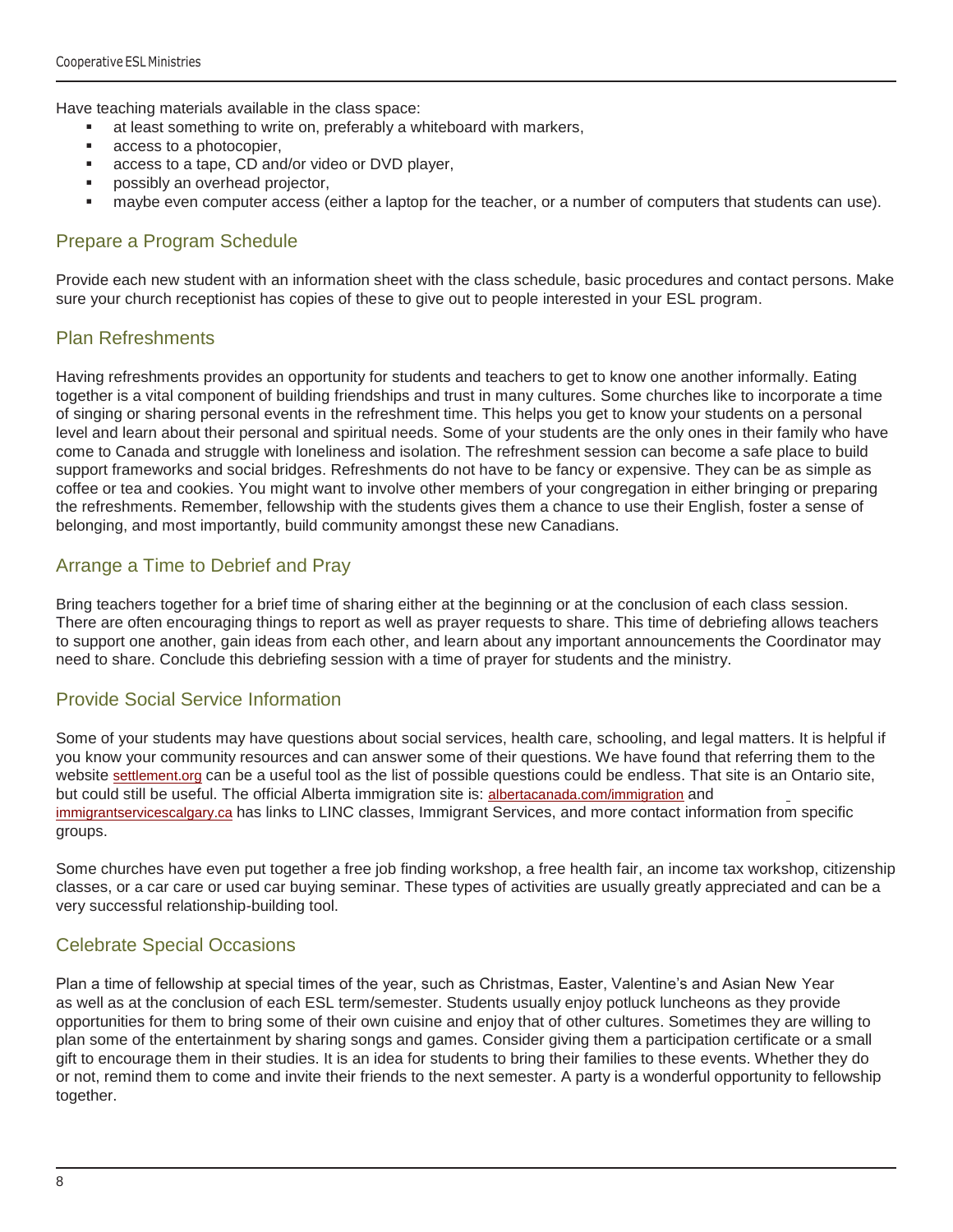Newsletters are a good way to inform students of upcoming events that may be of interest to them (in the church and in the city). If students are invited to write articles or stories for the newsletter, they have an authentic reason to write, students can learn about each other when they read the articles, and the writers can celebrate when they see their work in print.

# <span id="page-8-0"></span>**Sustaining your ESL Program and Helping it Thrive**

# <span id="page-8-1"></span>Build a Budget

It is possible to start an ESL program with few resources but if you plan to maintain such a ministry long-term, you will need to have a budget to meet the expenses that such a ministry will incur. This is particularly true if you decide not to charge or only ask for a "materials fee". Expenses may include curriculum, supplies, refreshments, childcare providers and party expenses.

#### <span id="page-8-2"></span>Develop Church Support for Your ESL Ministry.

- Ask church leaders to recognize your ministry as an outreach of the church.
- Meet with the pastor or other staff at least quarterly.
- Make an annual written report about the ministry to the church and occasional reports to the congregation if allowed.
- Regularly display promotional materials about the ministry.
- Make regular prayer requests to the church.
- You could have an open house for church members where they can watch your ministry in action.
- You could recognize volunteers in a church service once a year, and don't forget ongoing training opportunities.
- You might want to consider providing translation in regular services. This could be done through a traditional translator or by means of electronic translation equipment.
- Finally, you could invite your congregation to be a vital part of the ESL ministry by providing refreshments, financial donations, or being conversational partners and prayer supporters (possibly among elderly members who can't be involved in many other ways.) Keep them updated with specific needs and praise items.

# <span id="page-8-3"></span>Develop A Sense of Community

Relationships/connections are so important for newcomers. Let students know about social activities and services of the church, but don't pressure them to attend, even to please the teacher or director. If people of other faiths do start to come, it is important that they feel welcomed by Christians, including church leaders. Research has shown that if people don't find a friend in a church in the first 6 months, they will likely leave again. If they show interest in spiritual things try to link them with mature Christians in your congregation, who will take them under their wing, pairing men with men and women with women.

You can begin to involve your church in a variety of ways. There are many ways to incorporate your students into the life of the church. Experiment and find what works best for both your students and your congregation.

- You might want to incorporate a cross-cultural approach to the music. For example, ESL students could present a couple of Christian songs at one of the regular services.
- You could start an ESL or foreign language Bible Study.
- You could spearhead networking opportunities with members of the congregation and ESL students, offering help with resume writing, interview tips, connections to job openings and immigration information. Your students will certainly see the love of God in your love and concern for other needs besides English.
- More advanced students might also like to join a small group in your church to deepen their relationships with other members as well as learn more about the Bible.
- Church members could work together with your students in serving in an area of the church they are interested in, e.g. choir, sound, childcare, refreshments, greeters, etc.
- You could advertise your church's VBS for the children of your adult ESL students, and even have classes for the adults at the same time if your program has discontinued for the summer.